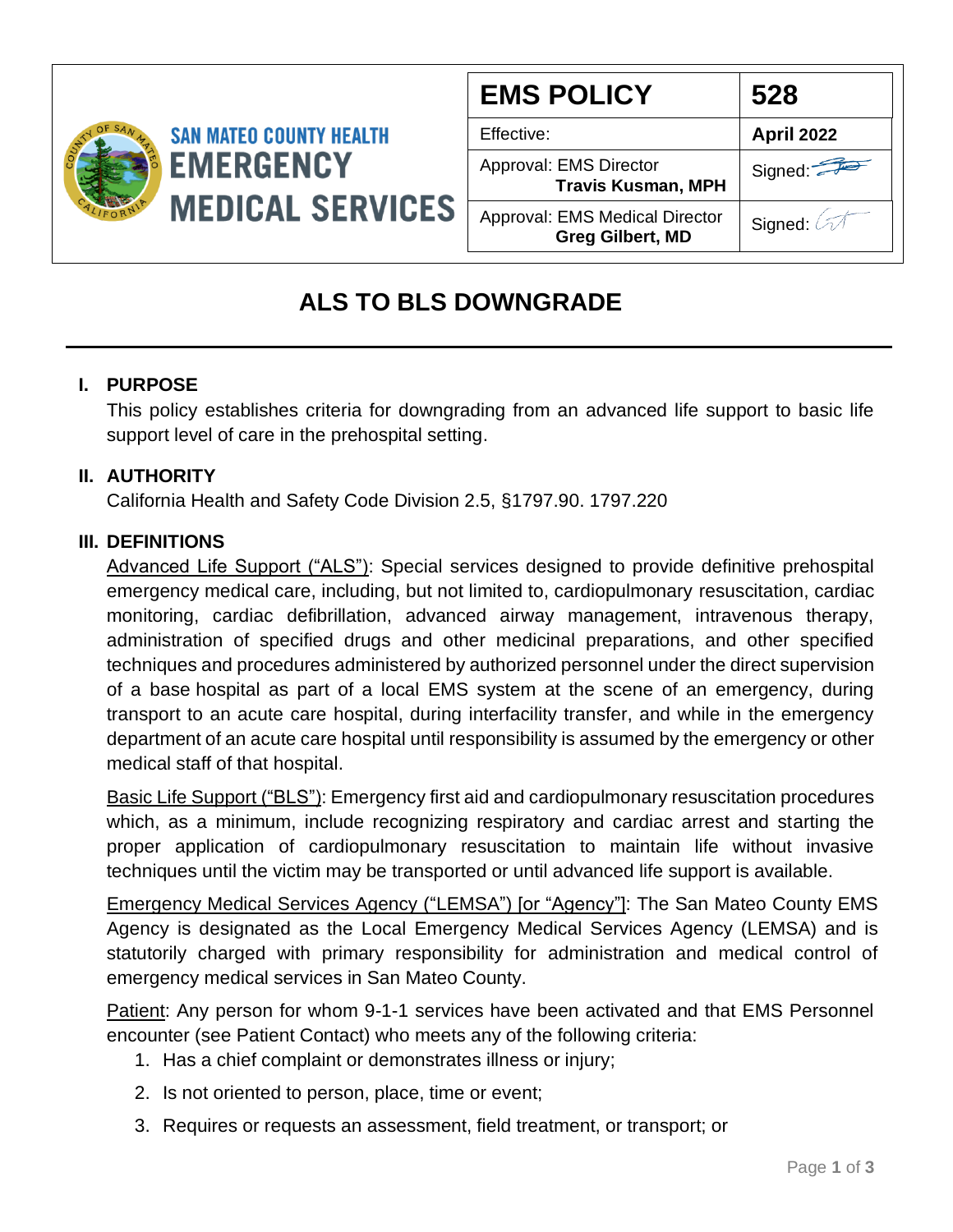

| <b>EMS POLICY</b>                                         | 528               |
|-----------------------------------------------------------|-------------------|
| Effective:                                                | <b>April 2022</b> |
| Approval: EMS Director<br><b>Travis Kusman, MPH</b>       | Signed:           |
| Approval: EMS Medical Director<br><b>Greg Gilbert, MD</b> | Signed: 67        |

4. Is a minor who is not accompanied by a parent or legal guardian and appears to be ill or injured.

Patient Contact: Any time when EMS Personnel encounter a patient and perform any of the following:

- 1. Offer medical assistance when medically indicated;
- 2. Perform a visual assessment of clinical acuity;
- 3. Perform a hands-on physical assessment, including vital signs;
- 4. Determine the mechanism of injury;
- 5. Obtain a history of present illness; or
- 6. Witness any medical care rendered by other parties.

#### **IV. POLICY**

- A. All patient care decisions shall be made with the best clinical interests of the patient as the primary consideration. A LEMSA accredited paramedic may downgrade the care of a Patient to BLS when the following criteria are met:
	- 1. No emergency paramedic ambulance is available or during a declared Mass Casualty Incident;
	- 2. Patient assessment by a paramedic has been completed;
	- 3. No ALS intervention is indicated or has been initiated; and
	- 4. Paramedic judgement indicates the patient does not require ALS level care.
	- 5. The receiving EMT is comfortable accepting care of the patient.

If, after care has been downgraded to BLS, the patient's condition deteriorates, a paramedic shall assume responsibility for the ongoing care of the patient. If a paramedic is not immediately available, the BLS provider shall facilitate prompt transport the patient to the closest, most appropriate facility, make appropriate notifications, and submit an EMS Event Report.

B. A LEMSA accredited paramedic assigned to an ALS ambulance may downgrade the care of the Patient to BLS during transport in accordance with IV.A.2-5.

If, after care has been downgraded to BLS, the patient's condition deteriorates, the ambulance paramedic shall immediately resume care of the patient, transport to the